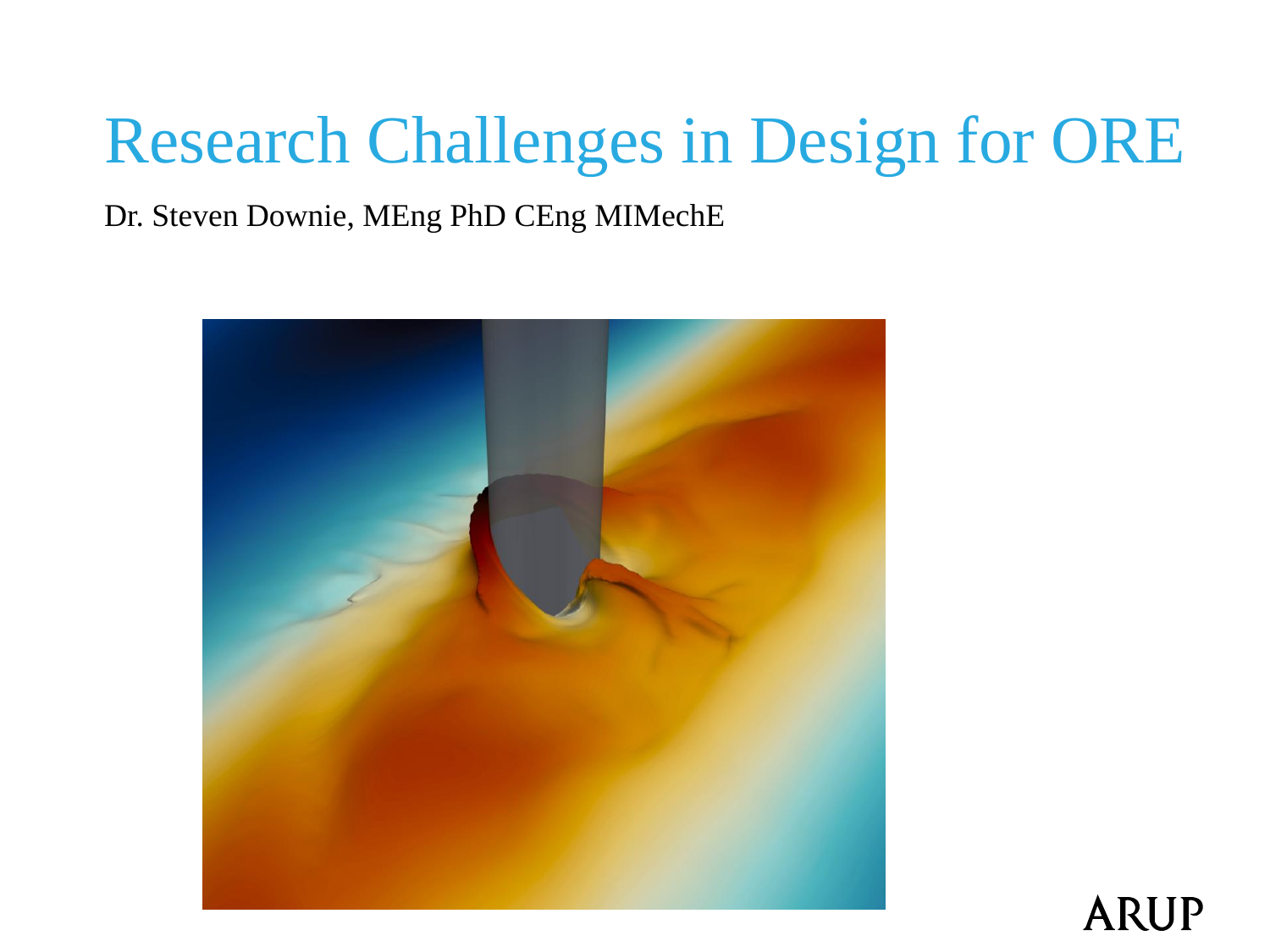- Monopiles are the dominant WTF foundation solution
- Seabed mobility risk is a significant driver for O&M costs
- Floating wind has borrowed concepts from O&G needs innovation in analysis tools

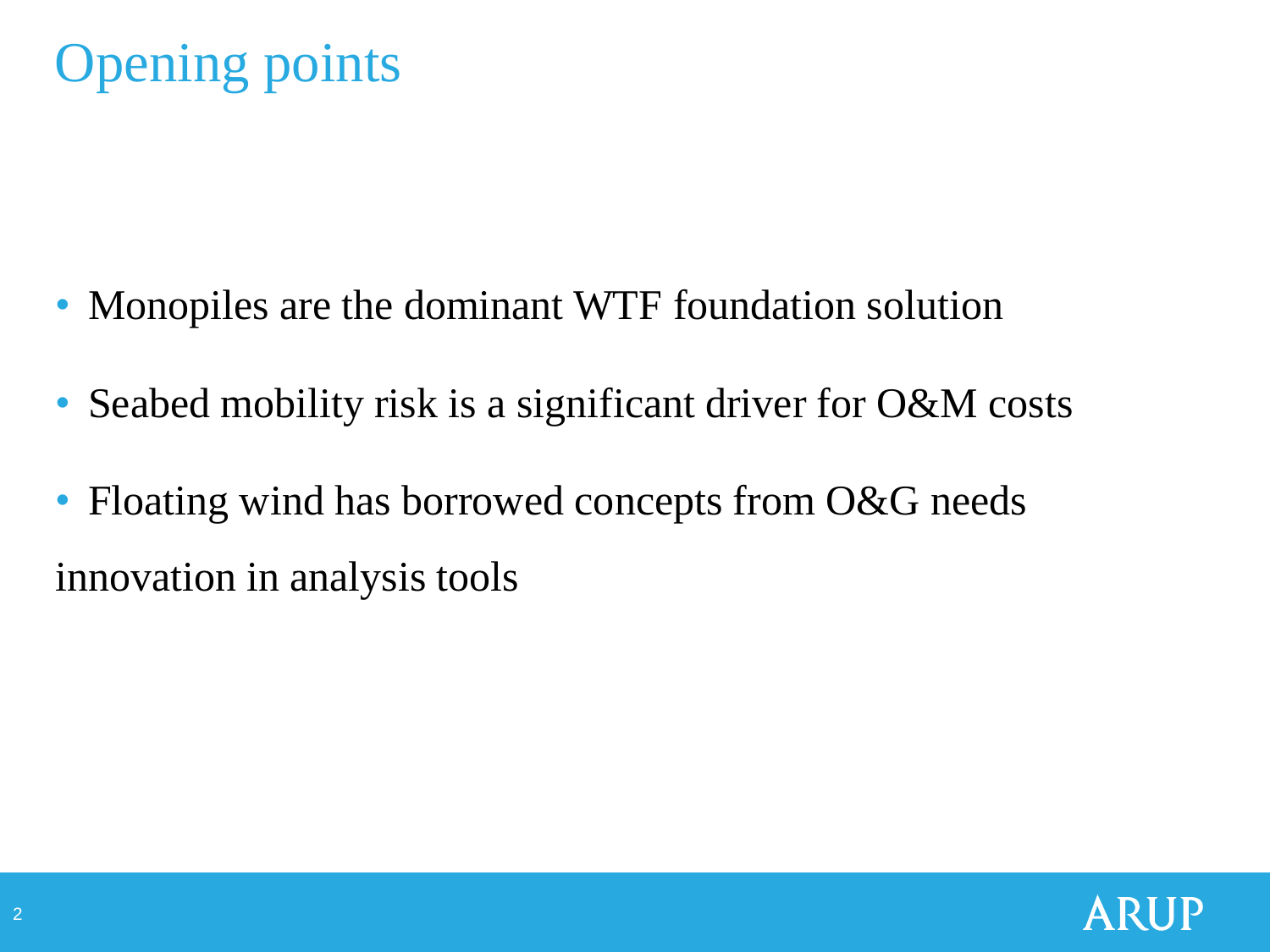#### Extreme wave loading on monopile foundations

Assessment of "ringing response" is a specific requirement for some certification authorities (from DNVGL-ST-0437 ):

#### **4.2 Calculation of loads**

#### 4.2.6 Hydrodynamic loads

For the evaluation of load effects from wave loads, possible ringing effects shall be included in the considerations. When a steep, high wave encounters a monopile, high frequency nonlinear wave load components may coincide with natural frequencies of the structure causing resonant transient responses of the global bending modes of the pile. Such ringing effects are only of significance in combination with extreme first order wave frequency effects. Ringing should be evaluated in time domain with due consideration of higher order wave load effects. The magnitude of the first ringing cycles is governed by the magnitude of the wave impact load and its duration is related to the structural resonance period.

• Combination of ringing with other non-linear effects, such as wave slam, also needs to be considered:

#### 4.5 Design situations and load cases for wind turbines 4.5.6 Parked (DLC 6.1 to 6.5)

In DLC 6.1, 6.2 and 6.3, the occurrence of the extreme design wave as defined in  $[2.4.4.4]$  shall be taken into account. The extreme wave kinematics of non-linearity, wave breaking and possible slap and slam loads shall be taken into account; see DNV-RP-C205.

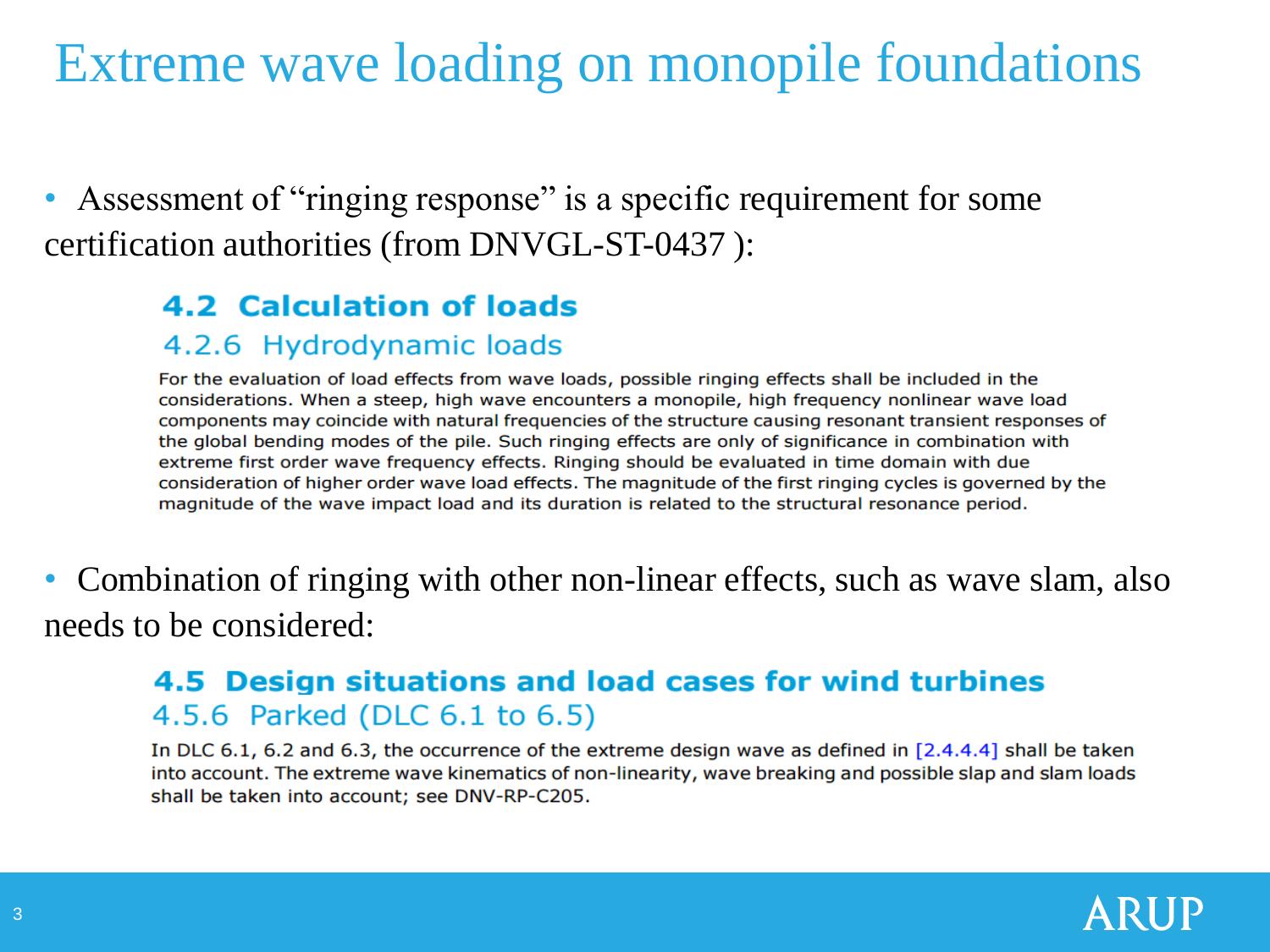## Potential for ringing in large monopiles

- Early monopiles drag dominated and possibly too stiff to suffer
- Latest generation of large diameter monopiles may be converging on ringing "sweet spot"



ARUP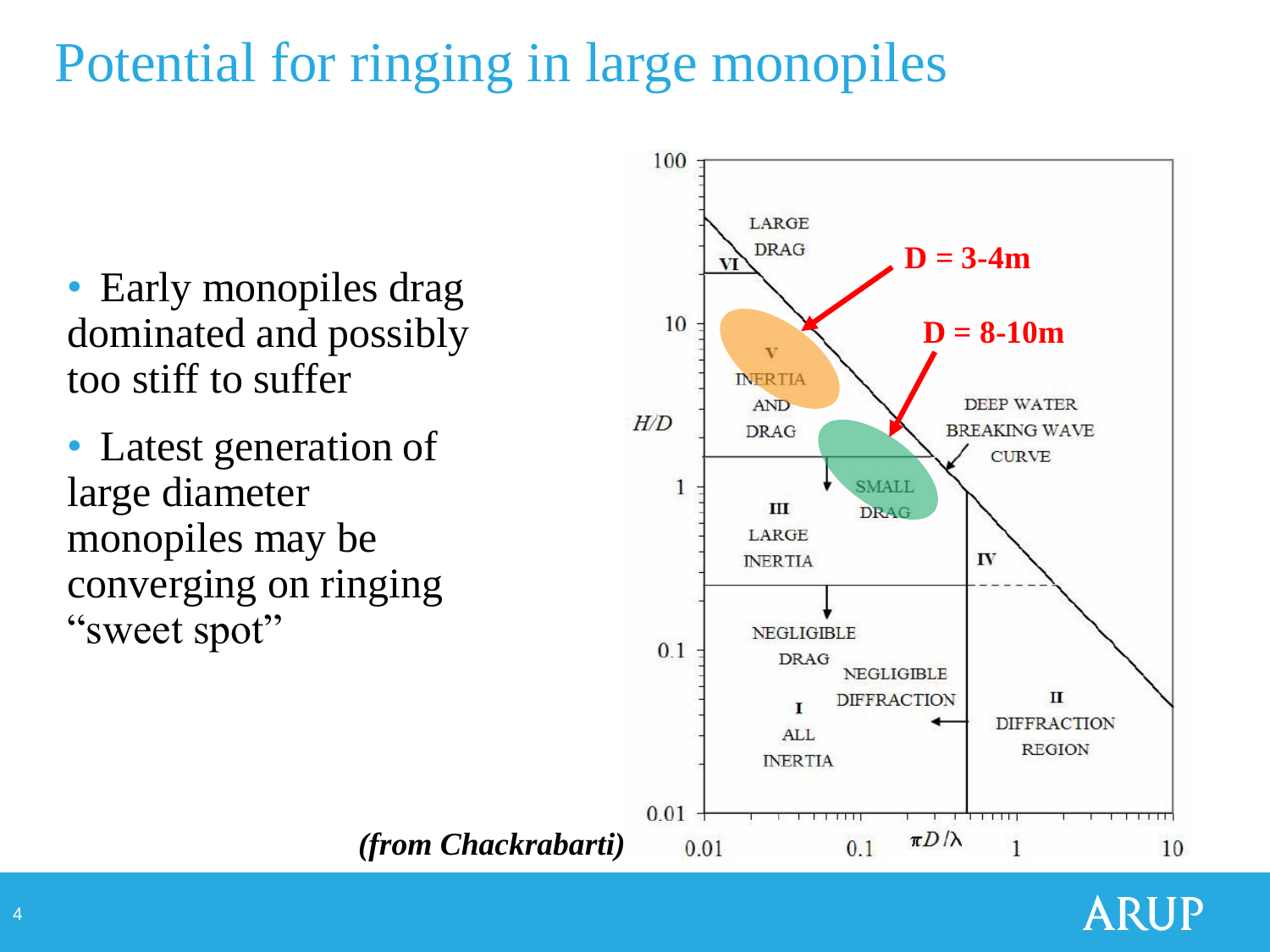### Indications for problematic ringing response

- Inertial loads dominant but not in diffraction regime
- 10-20m diameter
- Natural period at least 3-4s
- Peak period in the range 12-14s

Nonlinear potential flow forcing: the ringing of concrete gravity based structures

A summary report

Peter Tromans't, Chris Swant & Stephen Mastertont

'Ocean Wave Engineering Liss Hampshire **GU33 7AT** 

> fimperial College London SW7 2AZ

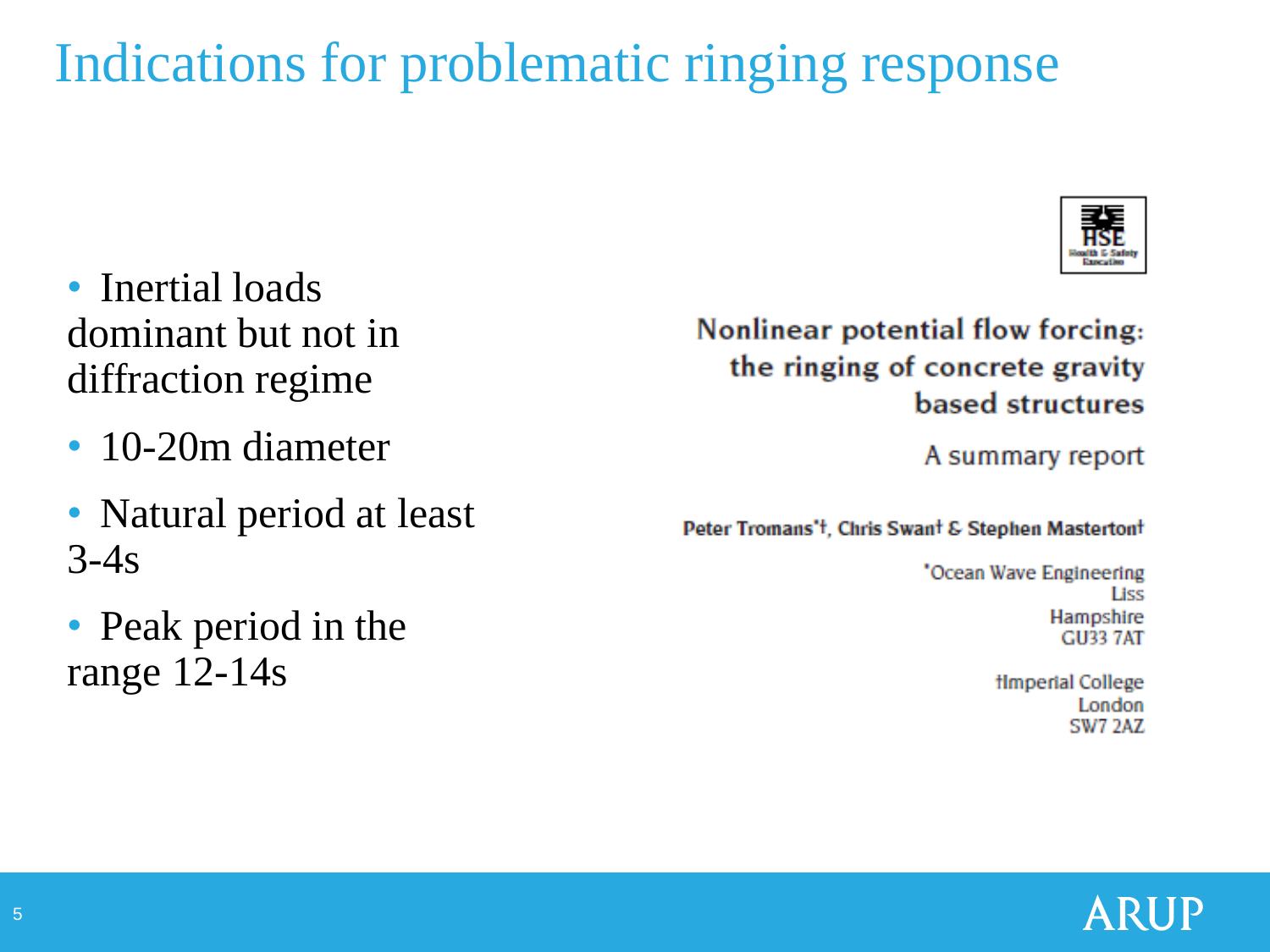## Ringing assessment methods

- 1. Non-linear analytical force models
- 2. Physical model testing
- 3. Computational Fluid Dynamics

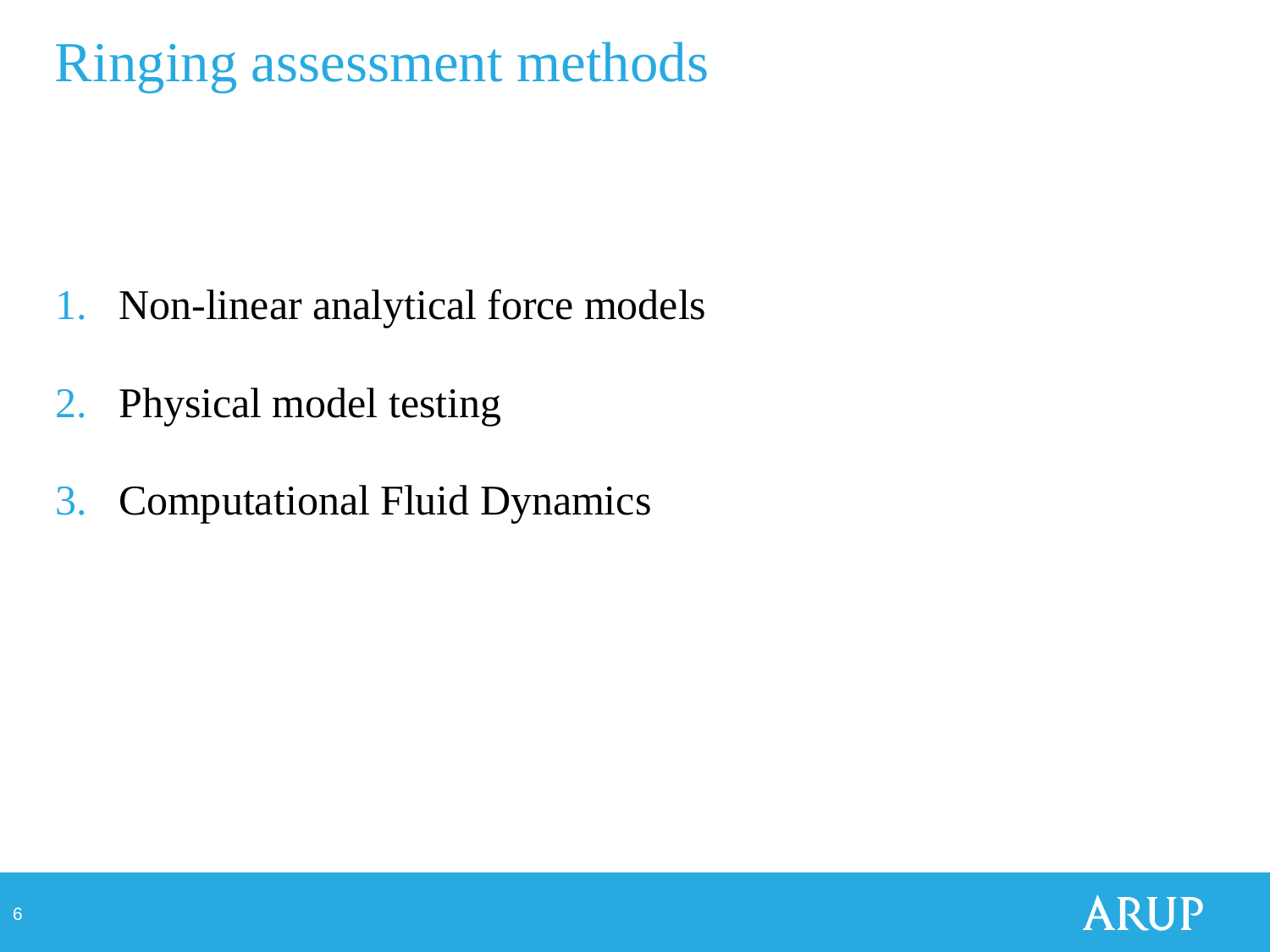## Non-linear analytical force models

- Range of models proposed during 1990's
- Tend to over-predict magnitude of higher order components
- Don't predict the phases well
- Don't represent the physics
	- Wave scattering from surface of structure
- No possibility to include wave slap



*(from HSE RR 468)*

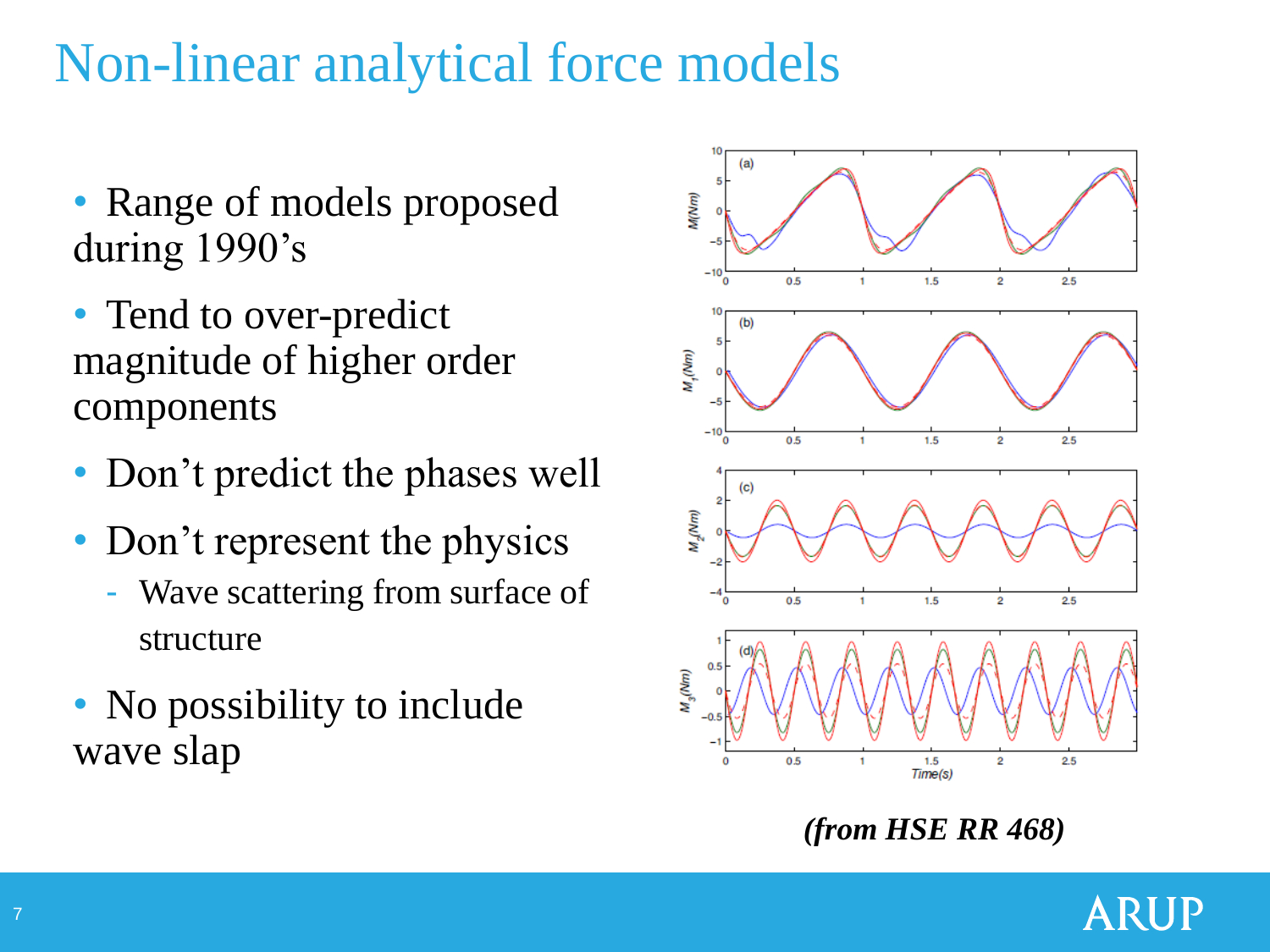#### Simulated loads and response



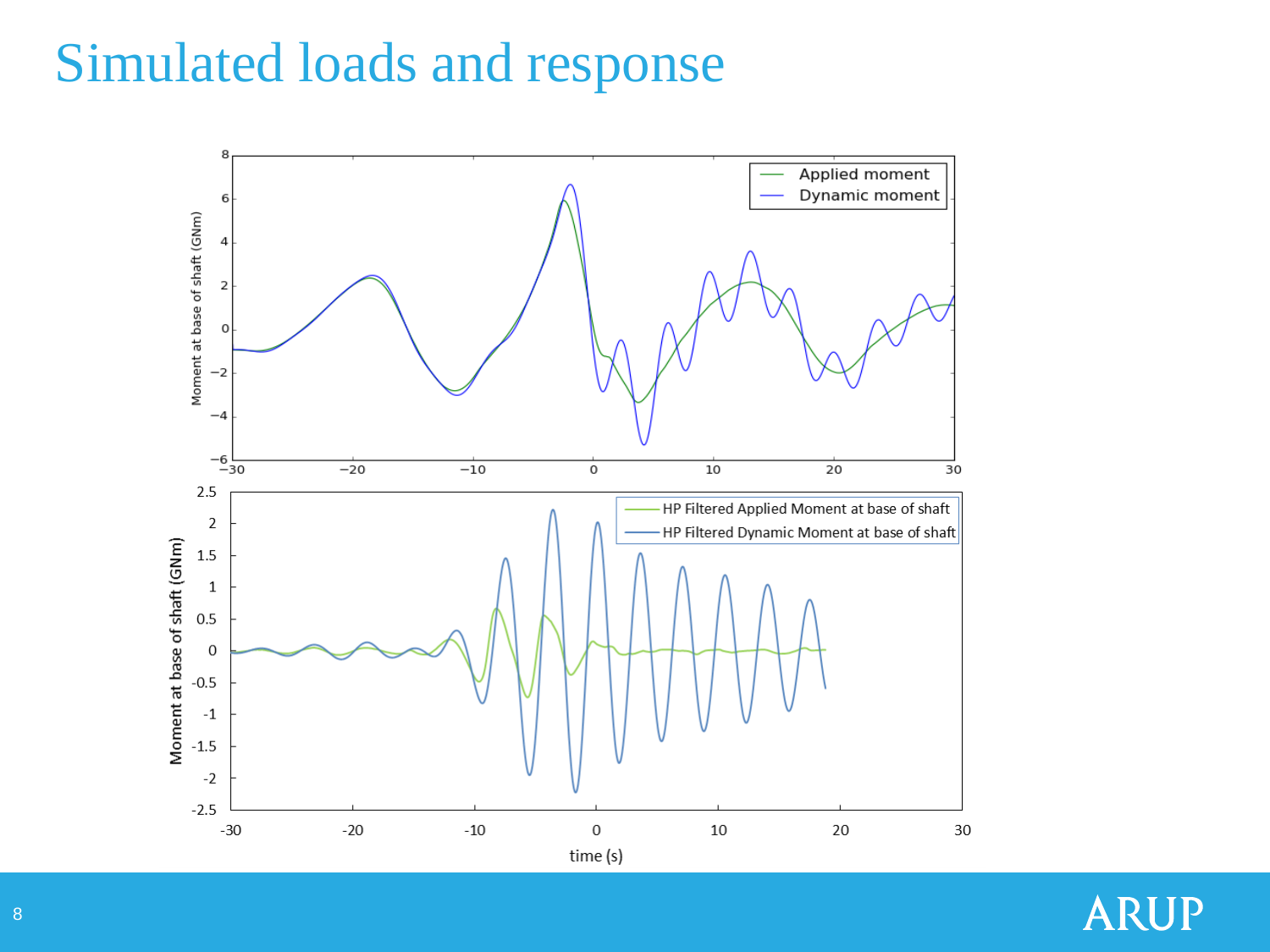### Hydro-elastic model testing



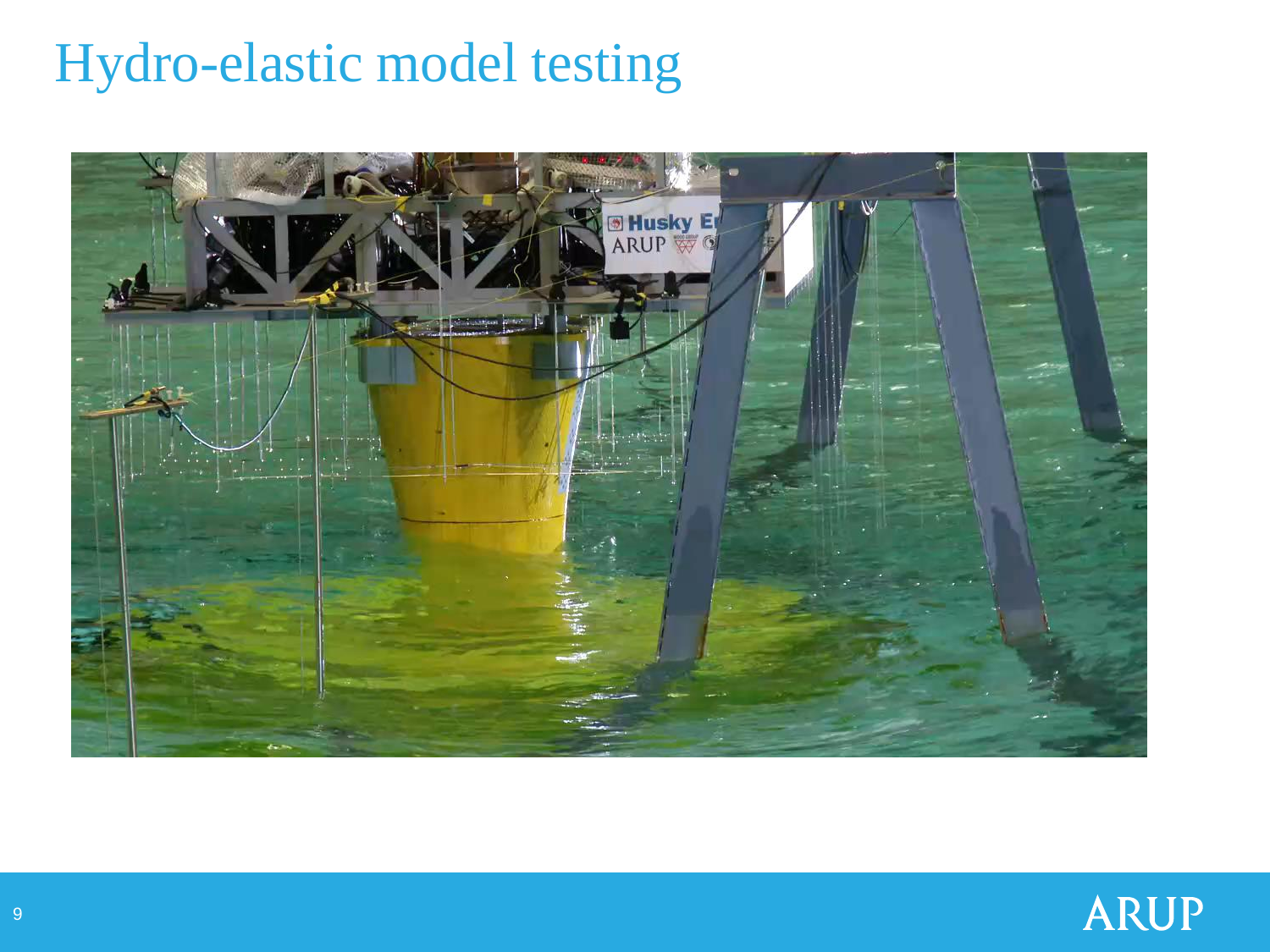### Research challenges

- How can we screen for dynamic response problems?
	- Inexpensive methods to identify if proper assessment is needed and, ideally, which wave forms we need to look at
- What is "right" loads model?
	- Possible underestimation of drag loads in state of the art methods for nonlinear inertial load effects
	- Non-linear analytical models available but don't represent the ringing physics correctly and can't represent breaking wave effects
- **Is this also an issue for fatigue life?**
	- **Consider simultaneously with reduced damping from wind/wave misalignment**

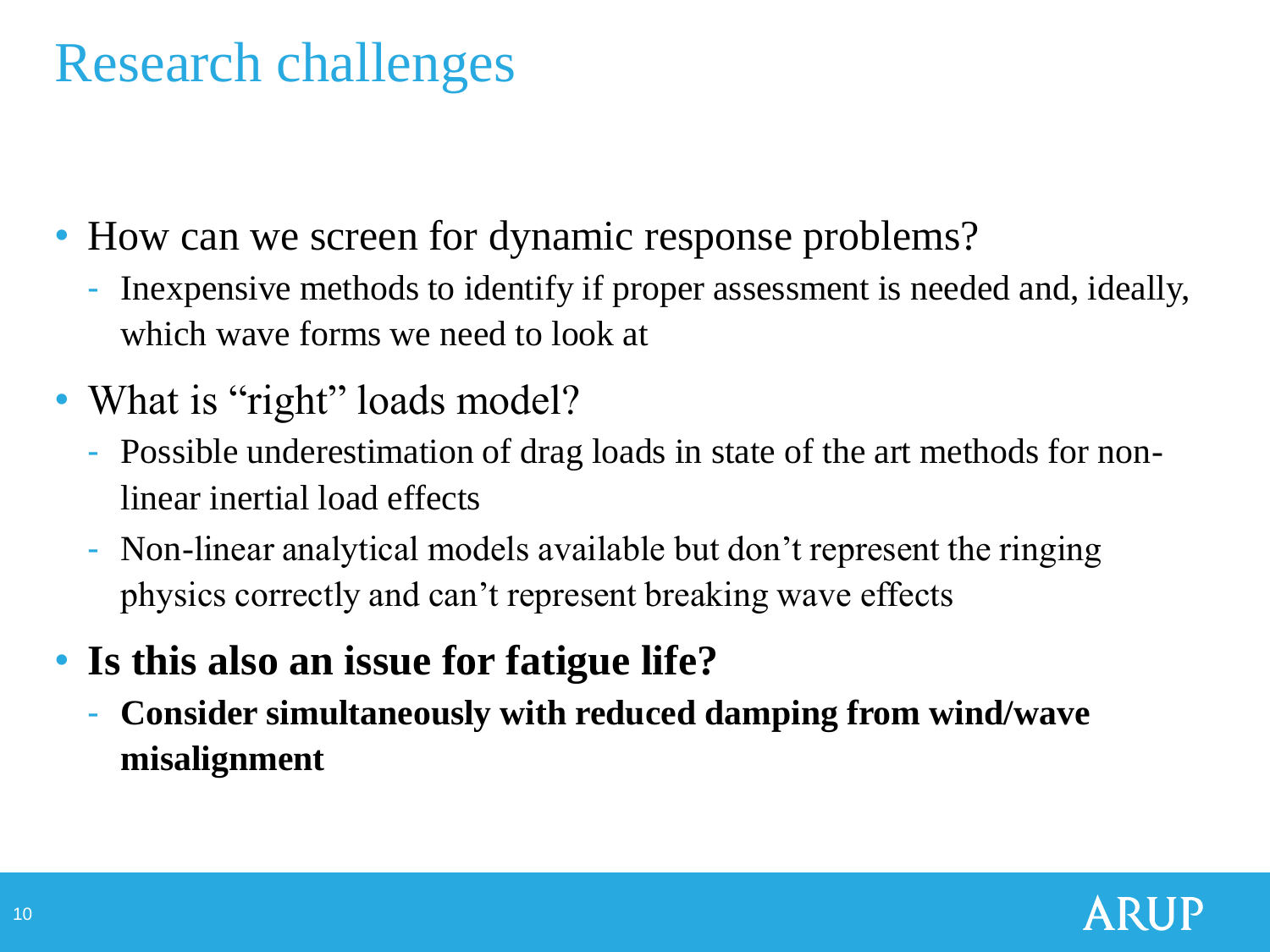## Site wide sediment mobility risk

- Local scour
	- Interaction with foundation wave loads
	- Risk of damage to cables
	- Potential issues at cable crossing structures
- Global bed motions
	- Sand wave migration
	- De-burial of inter-array and export cables

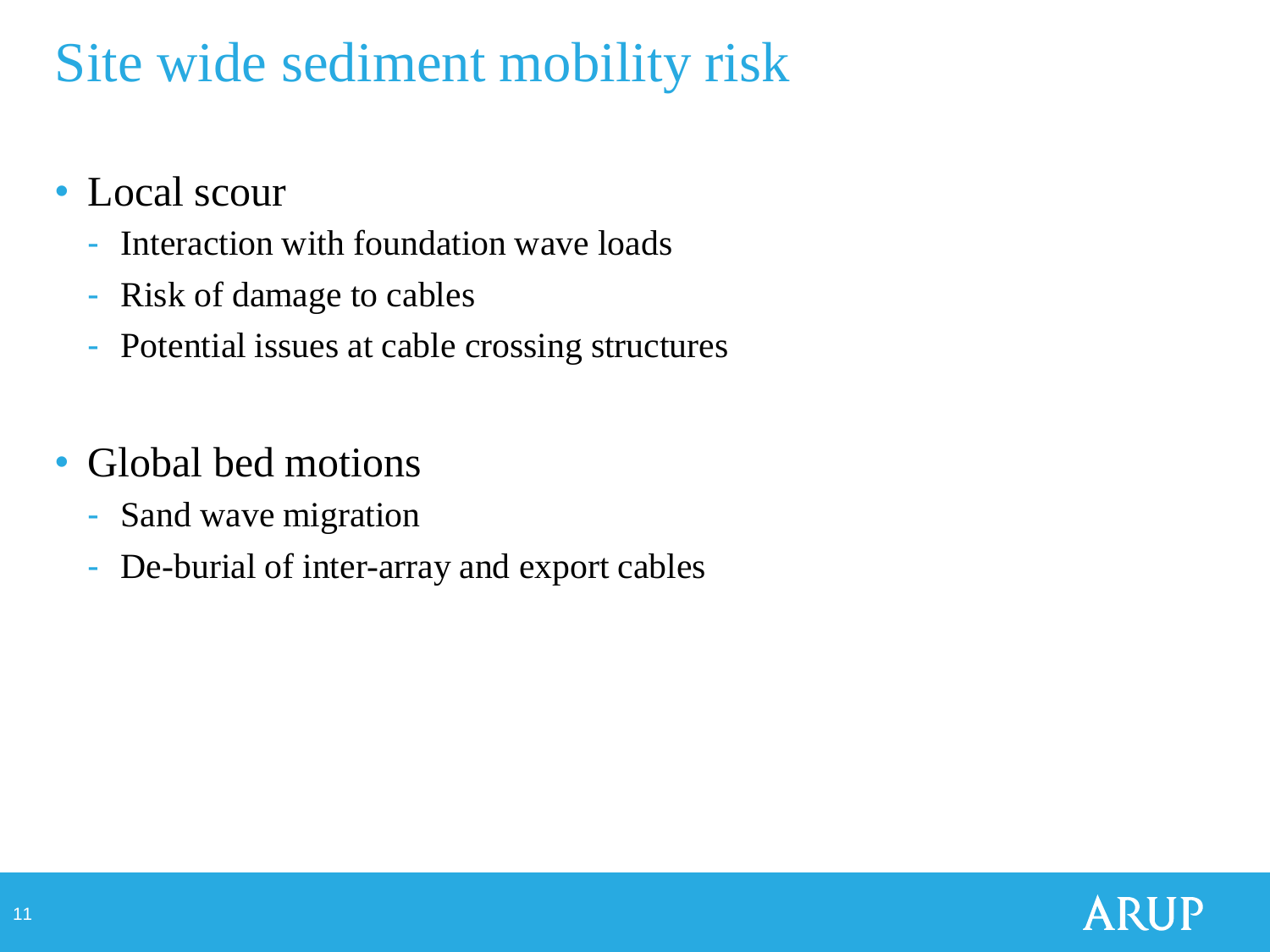#### Local scour at WTG foundations



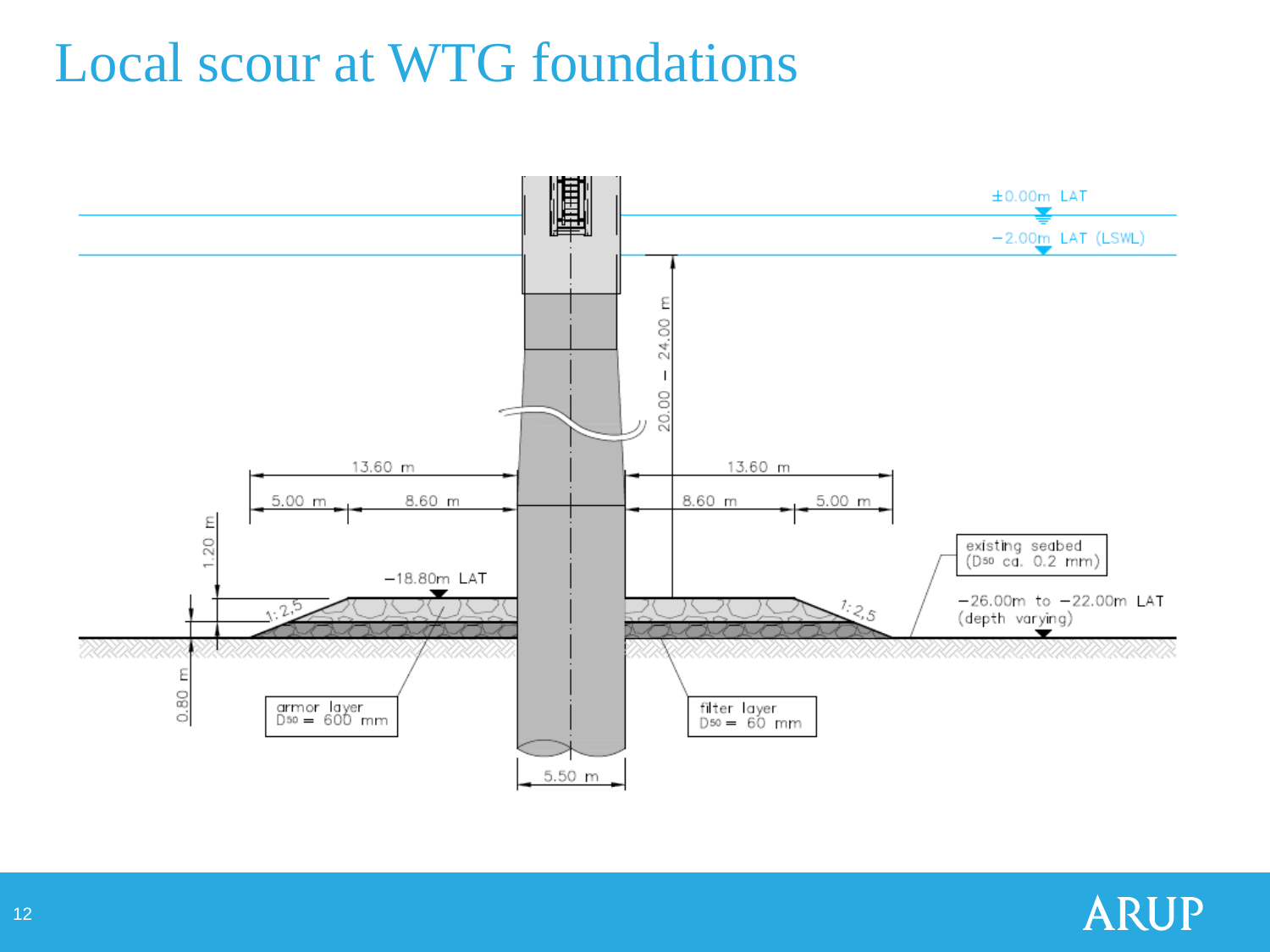## Sediment mobility risk to cable routes

- Cable burial profile almost impossible to preserve with mobile bedforms
	- How best to protect exposed cables?
- Sea bed is becoming increasingly congested
	- Cable crossing structures create huge financial risks if they fail
	- Design guidance not really available



**(image from Lo Iacono, Gales and Carter)**



**(image from Subsea Protection Systems)**

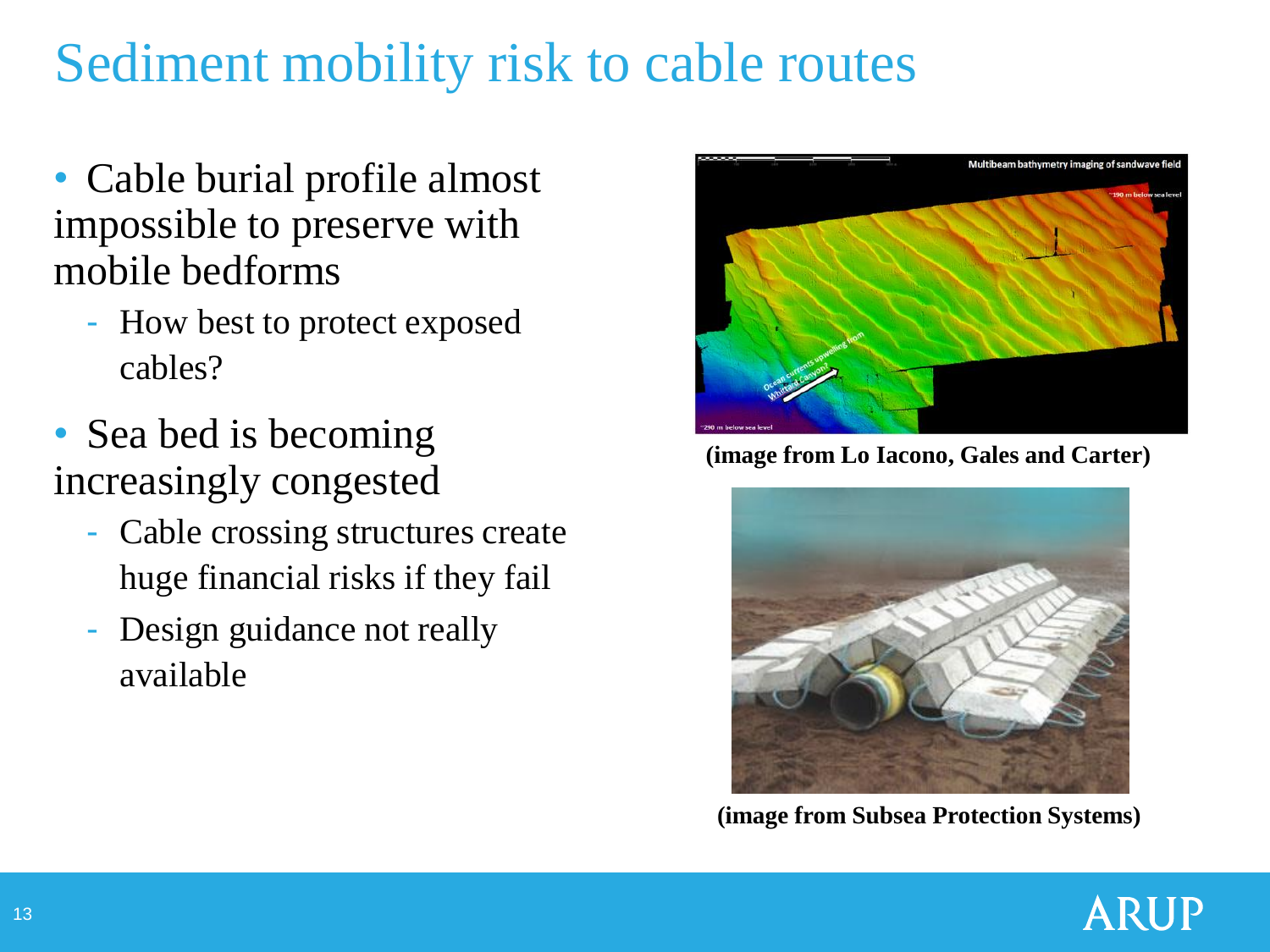#### Research challenges

- De-risking innovative scour protection design concepts
	- Physical modelling studies
	- Full scale trials
- Improving site wide mobility assessment methodologies
- Developing reliable methods to assess impact of local scour
- Remote monitoring strategies
- Demonstrate value of scour resistance testing in cohesive soils

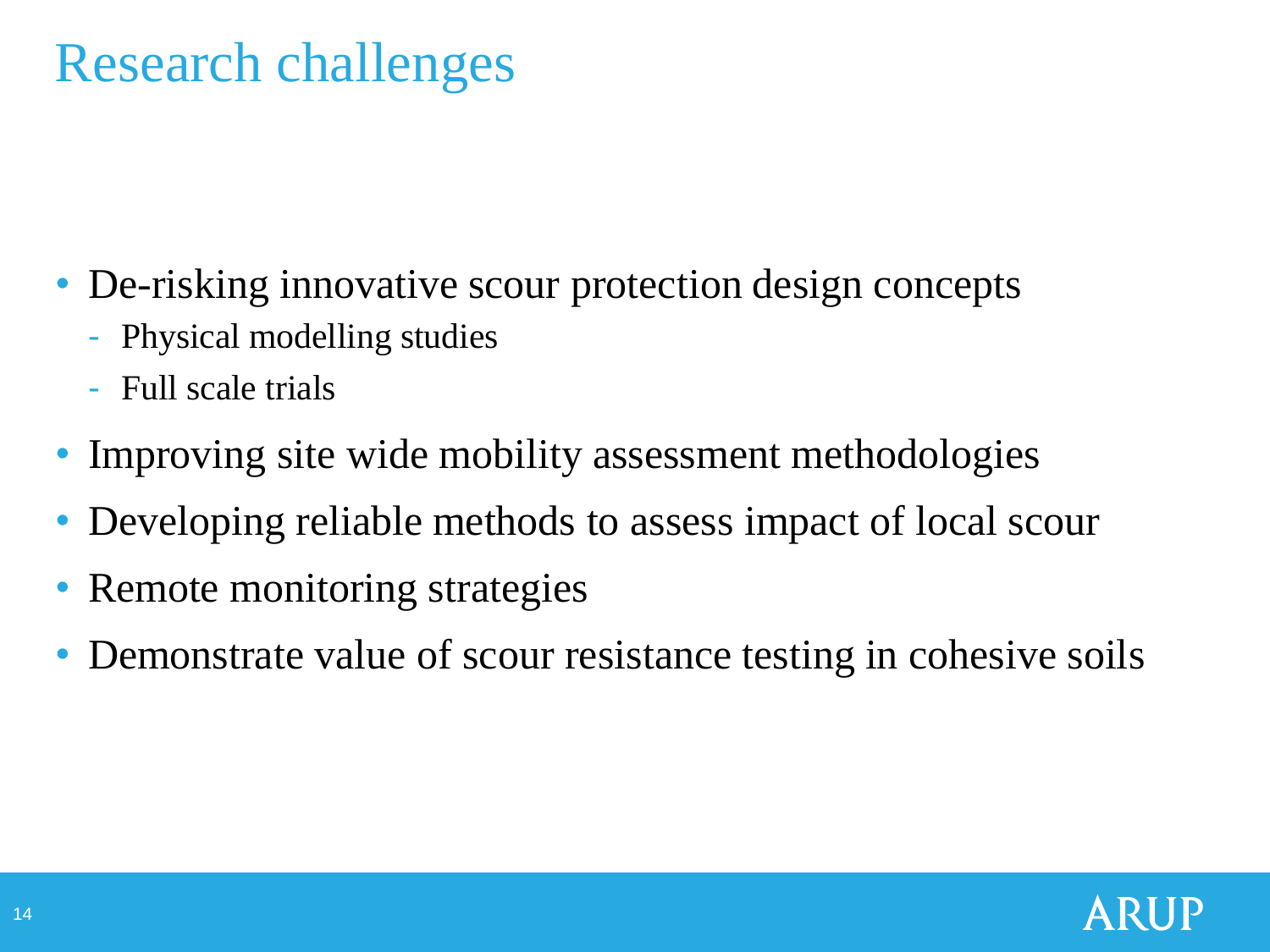## Floating wind

- Market a long wave from consolidating around "best" concept
	- Role for academic research in presenting an unbiased view
- Main concepts borrow from O&G
	- Semi-sub, Spar, TLP
	- Is model testing a realistic part of offshore wind design cycle?
- Investment in advanced modelling tools likely to provide high impact:
	- Identified by Carbon Trust 2015 report as critical short term need
	- Ongoing joint industry research
	- Need to identify and test innovative software
	- Methods for assessment of wave impact loads